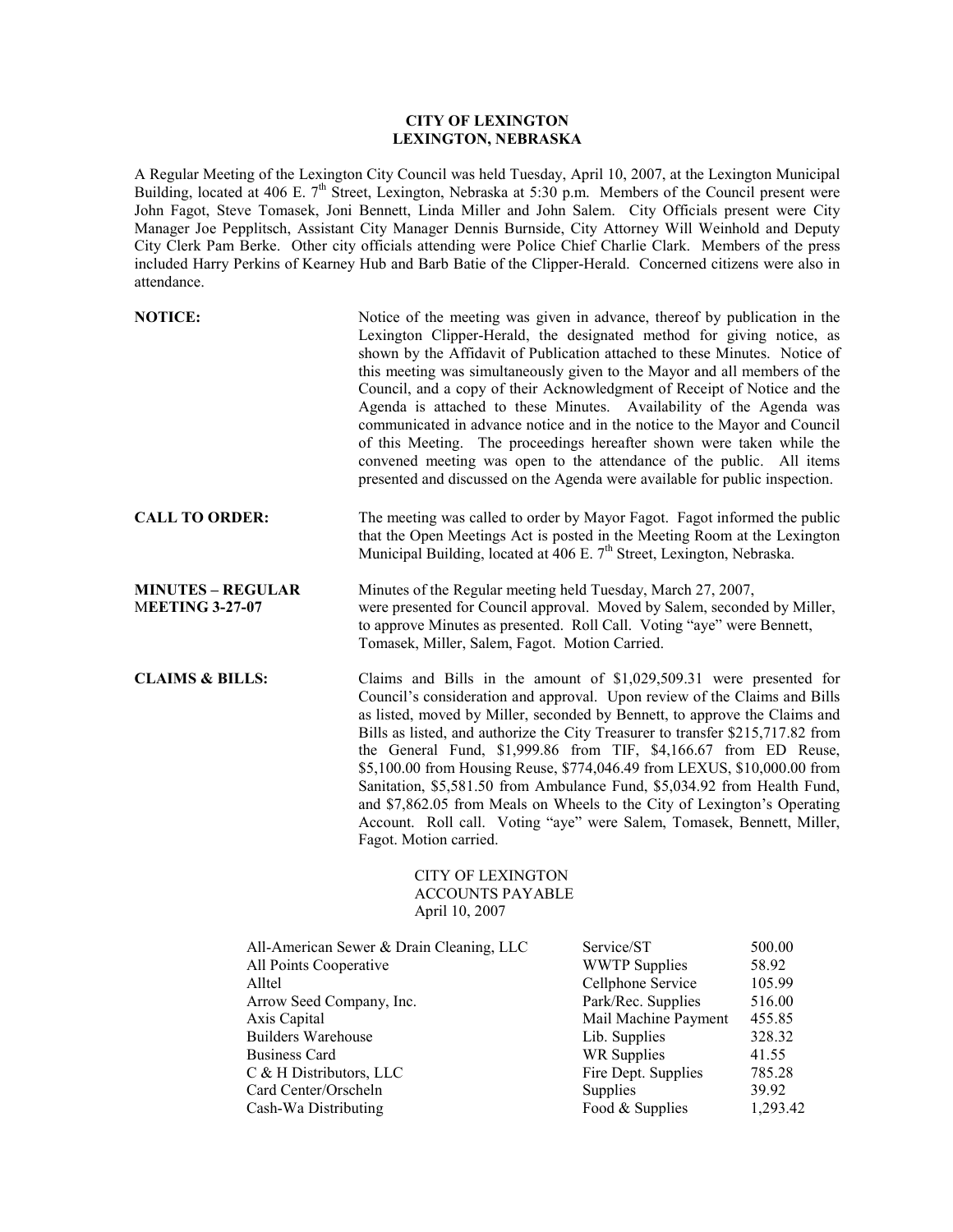| Central Garage Fund                         | Fuel                        | 9,442.14    |
|---------------------------------------------|-----------------------------|-------------|
| Corporate Benefit Services of America       | Premium                     | 19,270.64   |
| Dan's Sanitation                            | <b>Sanitation Fees</b>      | 10,783.00   |
| Davis Energy, Inc.                          | Fuel                        | 4,865.04    |
| Dawson County Register of Deeds             | <b>Filing Fees</b>          | 49.50       |
| Dell Marketing L P                          | Computer/Supplies           | 1,034.04    |
| Delta Dental of Nebraska                    | Premium                     | 1,174.55    |
| <b>EDM Equipment Company</b>                | ST Supplies/Seminar         | 676.44      |
| Electric Fixture                            | <b>WWTP/EL Supplies</b>     | 456.41      |
| EMS Billing Services, Inc.                  | <b>Ambulance Service</b>    | 1,812.40    |
| Fagot Refrigeration & Electric              | Service/Repair              | 45.00       |
| <b>Farmer Brothers Coffee</b>               | Food & Supplies             | 187.54      |
| Flowers of Joy                              | Office Expense              | 45.96       |
| Gale Group, The                             | <b>Books</b>                | 247.79      |
| Galeton Gloves                              | <b>WWTP</b> Supplies        | 99.75       |
| Gengenbach, Kevin                           | Rental                      | 55.00       |
| Graphic Arts Shop                           | Police Supplies             | 234.00      |
| Great Plains One-Call Service               | Locates                     | 56.02       |
| Haines, Bill                                | <b>Safety Boots</b>         | 84.38       |
| Hall, Dave                                  | <b>Safety Boots</b>         | 88.35       |
| HD Supply Waterworks                        | <b>WR Supplies</b>          | 365.34      |
| Health Claims Fund                          | Claims                      | 4,630.79    |
| Hipp Wholesale Foods, Inc.                  | Food & Supplies             | 471.71      |
| Hometown Leasing                            | <b>Copier Payments</b>      | 603.83      |
| Husker Ag Sales                             | <b>WWTP Supplies</b>        | 30.23       |
| <b>Ingram Library Services</b>              | <b>Books</b>                | 94.90       |
| Jones Plumbing & Heating                    | Supplies/Repairs            | 476.83      |
| Juhlin, Lori                                | Conference/Seminars         | 24.74       |
| Kemps-Gillette                              | Beverages                   | 248.77      |
| Kinder Morgan                               | Meter Rplcmt/Gas Svc        | 27,080.15   |
| Lexington Animal Clinic                     | <b>Animal Care</b>          | 953.00      |
| Lexington Area Solid Waste Agency           | Landfill                    | 1,948.32    |
| Lexington Glass Co.                         | Supplies                    | 642.62      |
| Lexington Health Fund                       | Self-funding                | 35,676.65   |
| Lexington Newspapers, Inc.                  | Publications                | 202.96      |
| <b>Lexington Postmaster</b>                 | Postage                     | 150.00      |
| Lexington True Value                        | Supplies                    | 117.77      |
| Lexington Volunteer Fire Dept.              | <b>Ambulance Fees</b>       | 3,124.14    |
| Lexington, City of                          | Franchise/Service Fees      | 46, 131. 45 |
| Payroll                                     | Wages                       | 92,352.98   |
| Social Security                             | Emplyr Port/FICA Med        | 6,824.56    |
| <b>First National Bank</b>                  | <b>Emplyr Port Pension</b>  | 3,087.31    |
| <b>First National Bank</b>                  | Police Pension              | 1,301.19    |
| ICMA                                        | <b>City Manager Pension</b> | 356.81      |
| Linweld                                     | <b>Ambulance Supplies</b>   | 165.78      |
| Mead Lumber                                 | <b>WWTP Supplies</b>        | 17.87       |
| Michael Todd & Co., Inc.                    | ST Equip/Supplies           | 1,280.38    |
| Municipal Supply                            | <b>WR Supplies</b>          | 465.73      |
| NE Conf of Building Officials & Inspectors  | Conference/Seminars         | 30.00       |
| NE Dept. of Economic Development            | Mid Plains CDBG Pymt        | 4,166.67    |
| Nebraska Municipal Power Pool               | Membership Dues             | 2,081.76    |
| NPPD                                        | Svc/Repair/Power Purch      | 569,170.30  |
| Nebraska Public Power District/Dawson Canal | Coverage Pump & Tap         | 4,584.00    |
| Nebraska Waste Handlers                     | Sludge Removal              | 4,467.60    |
| Nelson, Margie L.                           | <b>Cleaning Service</b>     | 500.00      |
| Neopost                                     | Postage                     | 1,500.00    |
| O, The Oprah Magazine                       | Subscription                | 15.00       |
|                                             |                             |             |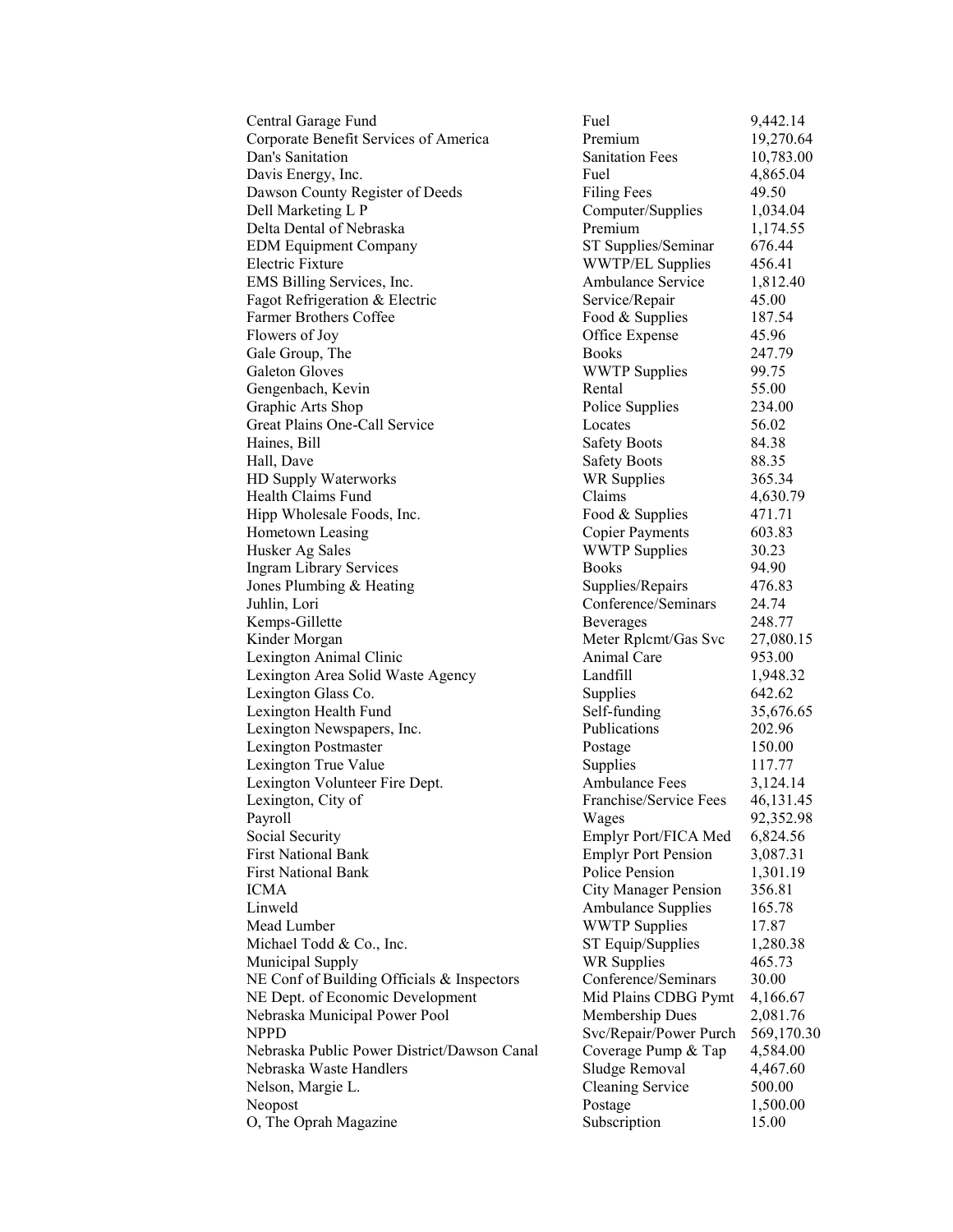Overton Sand & Gravel Gravel Gravel 470.68 Paulsen, Inc. **Example 2** Gravel/Concrete 1,744.44 Peak Interest **Food** 29.18 Platte Valley Communications Repairs/Maint./Supplies 485.00 Plum Creek Cleaners Supplies 338.50 Quill Corporation Office Supplies 131.86 Recorded Books 145.00 S & W Auto Parts, Inc. WWTP Supplies 23.39 Schultz, Edna Conference/Seminars 63.05 Service Master Mid Nebraska Cleaning Service 807.50 Spring Creek Embroidery Works Uniform Expense 85.00 St. Ann's Church Rec. Dept./Soccer Fields 1,000.00 State Fire Marshall Training Division Certifications 450.00 T. L. Sund Constructors, Inc. Repair 304.95 TierOne-Lib. Petty Cash Postage/Supplies 28.04 Tri-County Hospital Wellness/Supplies 410.00 U-Save Business Equipment **Office Supplies** 105.06 Univar USA, Inc.<br>
WWTP/Sulfuric Acid 2,209.32<br>
Supplies 458.90<br>
Agents 458.90 Wal-Mart 2012 12:38 Supplies 258.90 Water Safety Products, Inc. Pool Supplies 280.62 Weathercraft Company Repair 254.17 Willard Weinhold Law Office Fees 2,142.00 All Points Cooperative Fuel Fuel 116.35 Anderson Graphics **Lib.** Supplies 17.50 B & D Office City **Office Supplies** 70.92 Barco Municipal Products St Supplies 338.87 Beringer Ciaccio Dennell Mabrey GGC Architect 377.04 Card Center/Orscheln EL/SA/Park Supplies 142.04 Cash-Wa Distributing Food & Supplies 870.77 Case Credit Advantage Central Garage Supplies 125.75<br>Central Garage Fund Repairs 2,871.98 Central Garage Fund Countryman Associates, P.C. Pro Services/Audit 29,100.00 Culligan Water Conditioning Co. Soft Water Supplies 138.52<br>D & R Computing Co. EL Supplies/Service 210.78 Dan's Sanitation Sanitation Fees 1,633.00 Davis Energy, Inc.<br>
Dawson Area Development<br>
Dawson Area Development<br>  $\mu$  Membership<br>  $\mu$  Membership<br>
10.000.00 Dawson Area Development Membership 10,000.00 Dawson County Public Power **Property** Power Purchase 4,959.01 Depository Trust Co. 2004 GO Bond Interest 30,001.25 Eilers Machine & Welding The Park Supplies 12.55 Fagot Refrigeration & Electric Supplies/Repairs 529.75 Fisher Scientific SW Supplies 364.42 Fyr-Tek Fire Dept. Supplies 355.03 G & V Inc. 6.000.00 Demolition/Harrison 5,000.00 H. O. Smith Co. Title Certificate 100.00 Health Claims Fund Claims **604.13** Holbein, Dahlas Lawn Care 30.00 Husker Ag Sales Central Garage Supplies 50.40 Ingram Library Services Books 70.83 Intellicom Computer Consulting, Inc. GGC Telephone System 1,593.20 Kemps-Gillette Beverages 45.18<br>
Lexington Glass Company. Inc. 15.62 Lexington Glass Company, Inc. Invoice Correction -15.62 Lexington Newspapers, Inc.<br>
195.32<br>
Lexington True Value<br>
20.64<br>
20.64<br>
20.64 Lexington True Value **EL Supplies** Mead Lumber ST/Cem/WR Supplies 182.62 Mid-Nebraska Printing Office Supplies 61.83

Olsson Associates Professional Fees 4,021.19 EL Supplies/Service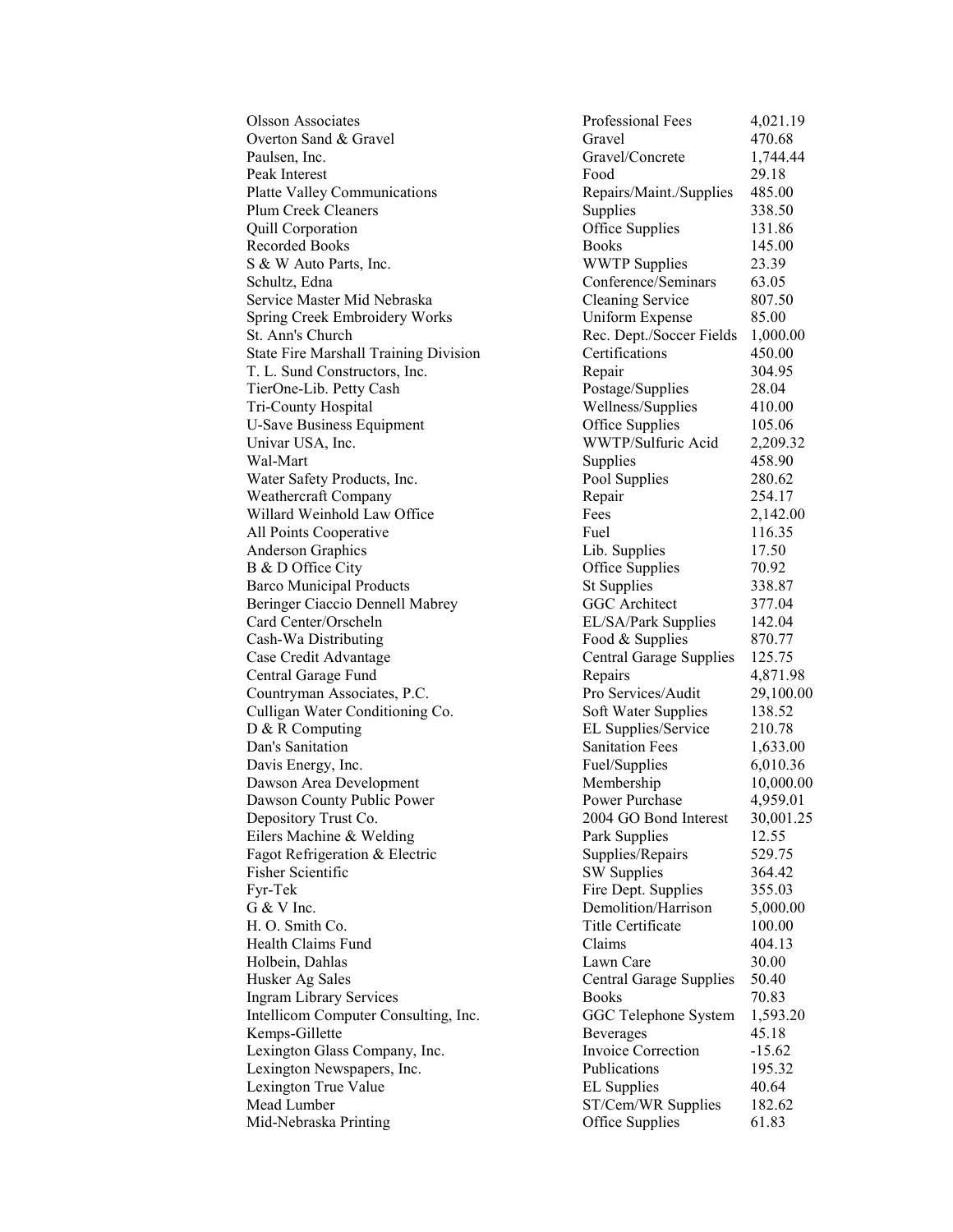| Miller & Associates              | Memorial Park WR Imp           | 349.64    |
|----------------------------------|--------------------------------|-----------|
| Mr. Automotive                   | <b>Central Garage Supplies</b> | 37.07     |
| Nebraska Machinery               | <b>Central Garage Supplies</b> | 111.00    |
| Nebraska Department of Labor     | Unemployment                   | 418.00    |
| Nebraska Department of Revenue   | Sales & Use Tax                | 35,764.06 |
| Nebraska Tech & Telecomm, Inc.   | Telephone Expense              | 1,398.19  |
| Nebraska Truck & Equipment       | TIF                            | 1,999.86  |
| Nguyen, Tao                      | Electric Rebate                | 1,025.00  |
| S & W Auto Parts, Inc.           | Central Garage Supplies        | 1,494.39  |
| <b>Showcases</b>                 | Lib. Supplies                  | 43.60     |
| Sign Pro                         | Rec. Supplies                  | 155.00    |
| T. O. Haas Tire Co., Inc.        | Repairs                        | 77.97     |
| TierOne-City Petty Cash          | Postage                        | 138.00    |
| TierOne-Library Petty Cash       | Postage                        | 14.26     |
| <b>U-Save Business Equipment</b> | Postage                        | 12.45     |
| Upstart                          | Library Supplies               | 39.40     |
| Wal-Mart                         | Supplies                       | 395.81    |
| Zook Welding Shop, Inc.          | Hitting Complex Repair         | 1,868.00  |

Total: 1,029,509.31

**PUBLIC HEARING:** Mayor Fagot opened the public hearing regarding a special use permit application by the Lexington Housing Authority for a storage facility at 600 N. Taft. Diane Adams explained that the building would be used as a storage unit to house building material during remodeling phases of Housing Authority properties. She noted that the east end of the building was damaged by fire in recent years and that portion of the building will not be used until repairs have been made. Pepplitsch noted that the Planning Commission has recommended approval of the application. Following discussion, the public hearing was closed. Moved by Tomasek, seconded by Bennett, to approve the special use permit application. Roll call. Voting "aye" were Salem, Miller, Bennett, Tomasek, Fagot. Motion carried.

**PUBLIC HEARING:** Mayor Fagot opened the Public Hearing to consider a request for a Liquor License Application for a Class "D" Liquor License for CT Jewell Company Inc. DBA Hi Times Liquor Mart 2, located at 109 Cattleman Drive, Suite 5. Manager Linda Shivelbein appeared before the Council to answer any question regarding the business. When a question regarding the policy on selling to minors was asked, she informed the Council that they will have a drivers license scanner on site that should help deter sales to minors. The Public Hearing was closed. Following discussion, moved by Salem, seconded by Tomasek, to recommend approval of Liquor License Application for Class "D" Liquor License for CT Jewell Company Inc. DBA Hi Times Liquor Mart 2. Roll call. Voting "aye" were Miller, Bennett, Tomasek, Salem, Fagot. Motion carried.

**PUBLIC HEARING:** Mayor Fagot opened the Public Hearing to discuss a status update on the current CDBG programs. Deb Jensen, DAD, updated the Council on the open CDBG projects. The Council thanked Mrs. Jensen for her information and Mayor Fagot closed the Public Hearing. Moved by Bennett, seconded by Miller, to accept the report on open CDBG projects. Roll call. Voting "aye" were Salem, Tomasek, Miller, Bennett, Fagot. Motion carried.

**UPDATE – BOYS & GIRLS** Victor Diaz, representing the Boys & Girls Club, presented a video and gave CLUB OF AMERICA: an update on the status of the proposed club in Lexington. He stated that a clu an update on the status of the proposed club in Lexington. He stated that a club, available for  $8<sup>th</sup>$  to  $12<sup>th</sup>$  grades kids, will be included in the North Platte BGCA charter and combine resources for the two clubs. An opening date is planned for June or August 2007. They are exploring several sites for the club in the downtown area. The Council thanked Mr. Diaz for his presentation.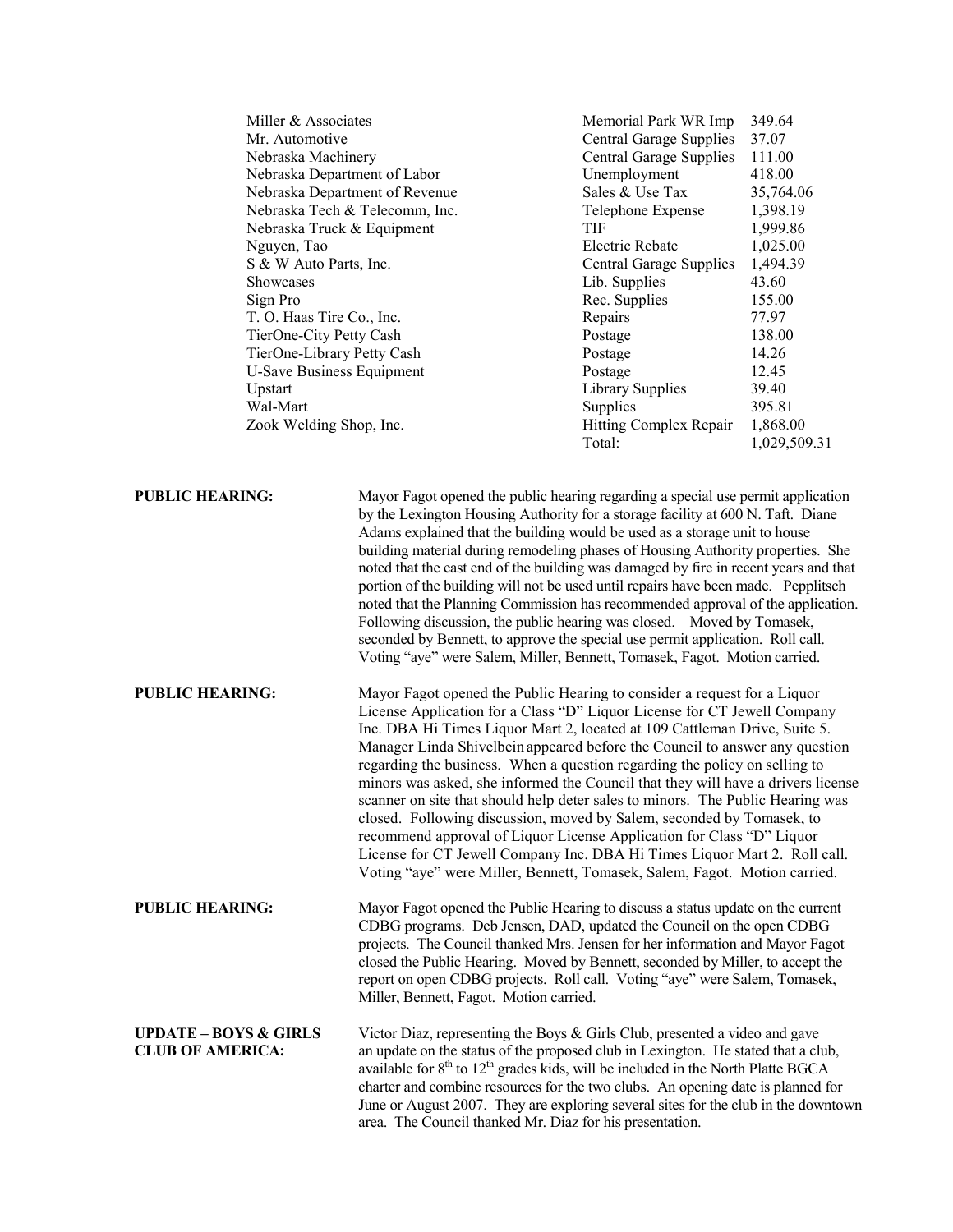## **CITY CODE AMENDMENT:** Council discussed amending Chapter 5 of the Lexington City Code and reviewed a draft ordinance regarding dangerous dog classification and regulation. Marty Smith, asked that any changes made be enforceable. Myron Nass, requested consideration of outlawing pit bulls and pit bull mixes in any changed ordinance. Mayor Fagot commented that enforcement of any laws also requires assistance from the public Following discussion, Council directed Staff to make amendments to the draft ordinance regarding issues discussed, and bring back to the Council for future consideration.

## **RESOLUTION:** Pepplitsch discussed the limited amount of housing available to area construction workers for the 2007 construction season. Following discussion, Resolution No. 07-14 was read. Following discussion, moved by Miller, seconded by Tomasek, to approve Resolution No. 07-14. roll call. Voting "aye" were Salem, Bennett, Tomasek, Miller, Fagot. Motion carried.

#### **RESOLUTION NO. 07-14**

# A RESOLUTION TO AUTHORIZE TEMPORARY USE OF MOBILE HOME PARKS FOR PARKING OF TRAILERS FOR CONSTRUCTION HOUSING.

Whereas, it is anticipated that the City of Lexington will require accommodations to house construction workers during the 2007 construction season which are in excess of the capacity of existing campgrounds and facilities; and

Whereas an emergency exists requiring the use of existing resources for sanitary and safe housing sites;

### BE IT THEREFORE RESOLVED BY THE CITY COUNCIL OF THE

## CITY OF LEXINGTON, NEBRASKA as follows:

- 1. That the City Manager is directed to identify locations within the city zoning jurisdiction which are available and adaptable for parking of camper trailers;
- 2. That the City Manager is directed and authorized to suspend enforcement of existing zoning and other regulations of mobile home parks in order to allow parking of camping trailers at locations other than licensed campgrounds, where electric, water, sanitary sewer and trash removal services are available.
- 3. That this suspension of rules shall continue for such period of time as the City Manager shall determine, in his discretion, such added housing facilities are necessary to accommodate construction workers in the area.

Passed and approved April 10, 2007. John Fagot, Mayor

Attest: Pamela Berke, Deputy City Clerk